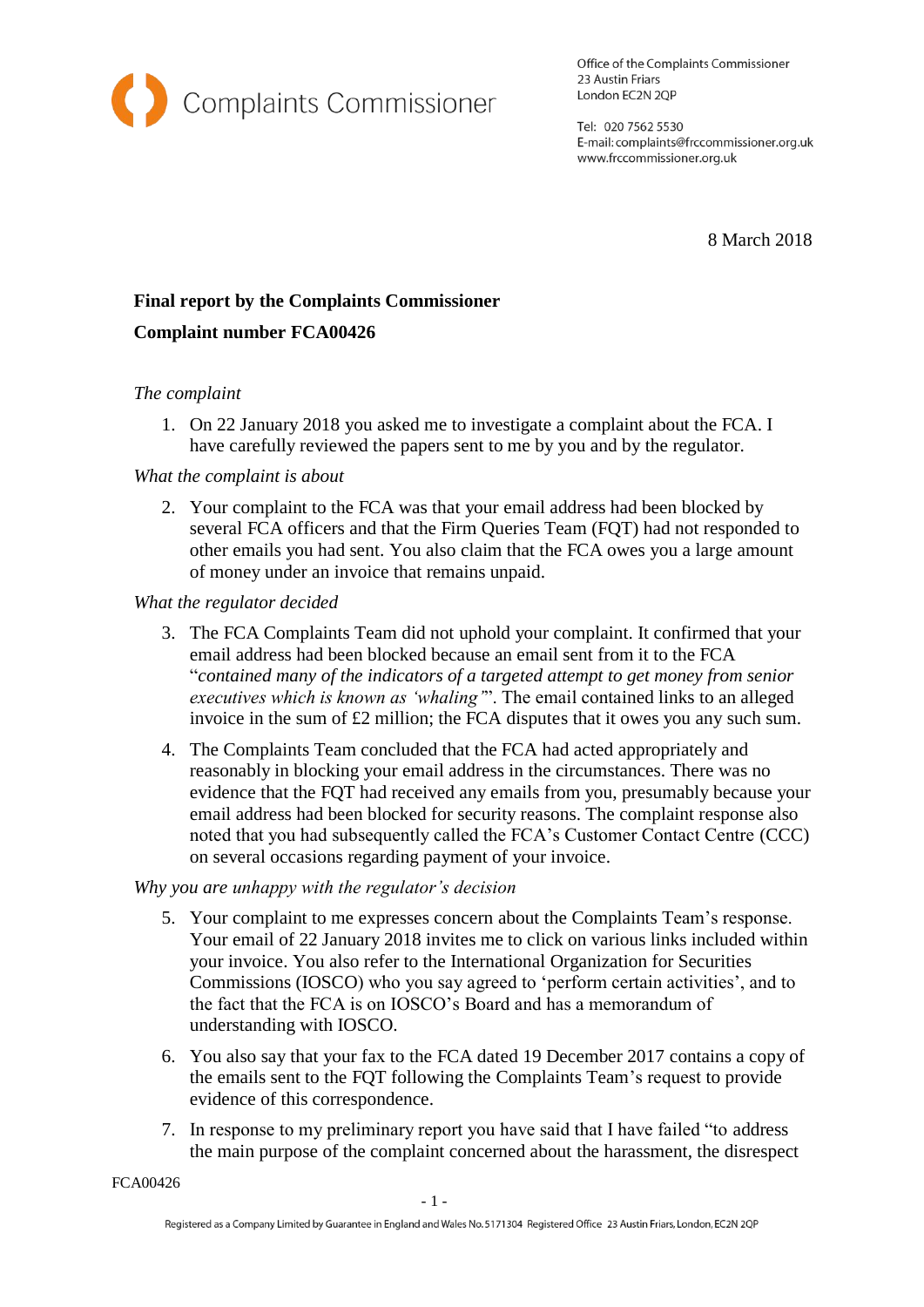for the code of conduct and the fake statements pointed out by the employees and staff members of the FCA that led to general damages, during written and verbal communications."

#### *My analysis*

8. You sent a number of emails to the FCA demanding payment of an invoice that the FCA disputes. To the extent that you believe that you have a commercial dispute with the FCA, this is specifically excluded from the Complaints Scheme under paragraph 3.4 (b), which states:

### *3.4 Excluded from the Scheme are complaints:*

• *b) connected with contractual or commercial disputes involving the regulators and not connected with the exercise of their relevant functions;*

In these circumstances you can pursue legal action for payment. The Complaints Scheme is not the correct route to follow. In response to my preliminary report you have said that your invoice is related to the exercise of the FCA's relevant functions. You have also sent me a copy of your invoice dated 29 September 2017 addressed to Andrew Bailey at the FCA. The description reads:

Critics on the Consultation Report CR01/2016 (IOSCO - August 2016) £1,000,000.00

Critics on the Consultation Report FR05/2017 (IOSCO - February 2017) £1,000,000.00

Subtotal £2,000,000.00

#### **Total £2,000,000.00 GBP**

This gives no detail about the nature of the work undertaken and, given the FCA disputes that any such sum is due, I remain of the view that this matter is better dealt with through litigation.

- 9. Your emails included invitations to click on links that the FCA concluded were suspect and your email address was then blocked. I am satisfied that the FCA's response was reasonable. The FCA is entitled to take reasonable steps to protect its cyber security. In response to my preliminary report you have said that the emails you sent to the FCA did not constitute a 'whaling attack' and suggested that I consult a specialist on cybercrime. However, this is not necessary as I have concluded that the FCA was entitled to form its own view on this, which was reasonable. The Complaints Scheme is not the appropriate mechanism to interpret specialist areas of law, which are matters for the courts.
- 10. The FCA's decision letter of 10 January 2018 concludes: "*Regarding your emails to the FCA's Firm Queries Team (FQT) and its alleged failure to respond, unfortunately, I cannot locate any emails from you. If you had sent emails to the FQT I can only assume that these were also undelivered as your email addresses had been blocked. Having said that I did locate an email from the FCA Consumer Contact Centre (CCC) to you dated 9 November 2017. This appears to be an email following a call where the CCC, essentially, asks for you to confirm your query relating to the FCA's GCD*."